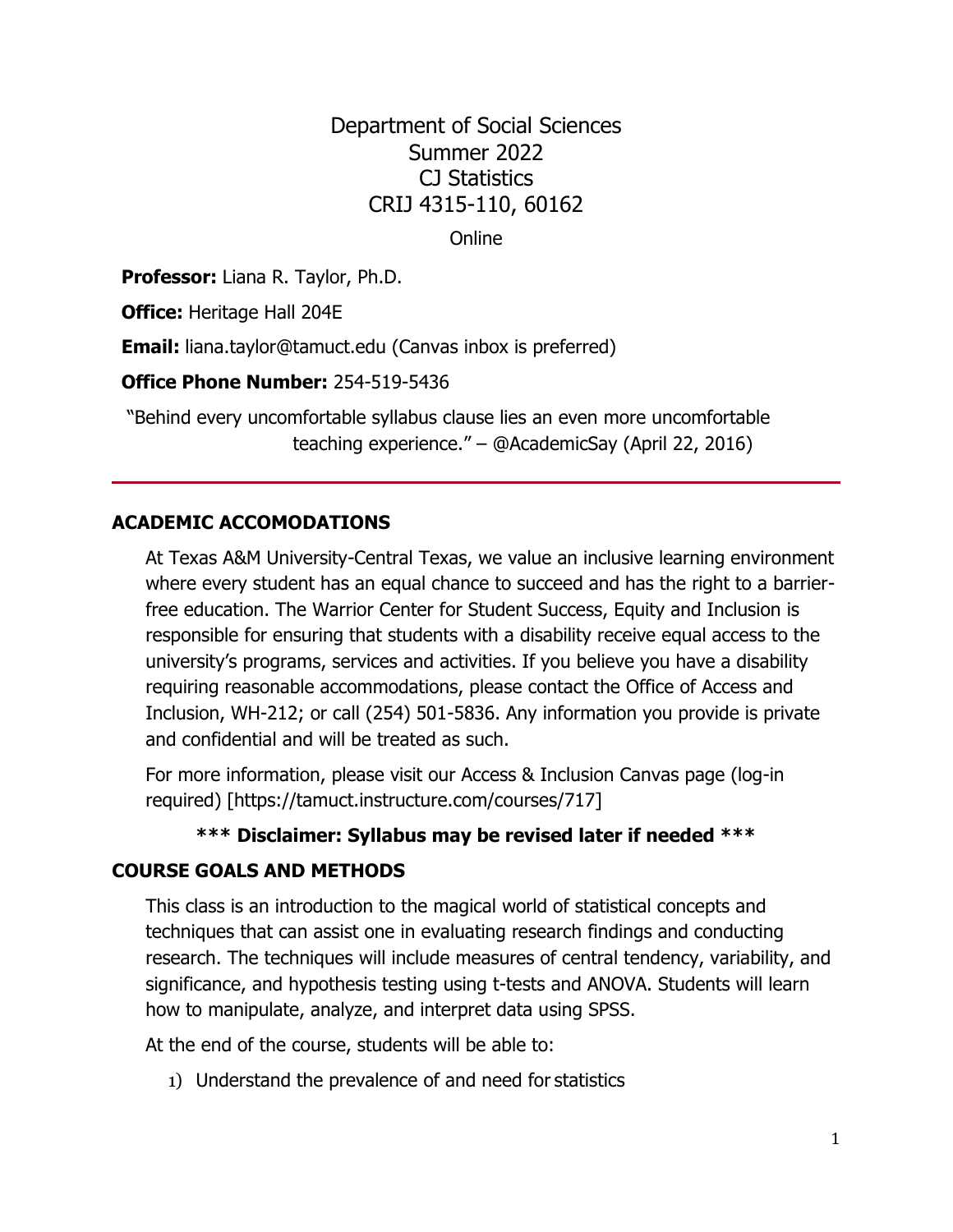- 2) Understand how statistical analysis can be used to objectively investigate practical issues in criminal justice
- 3) Learn how to use statistical software to analyze data
- 4) Understand the fundamentals of data entry and processing
- 5) Know how to calculate and interpret descriptive statistics
- 6) Understand the logic behind samples, probability, and hypothesis testing
- 7) Understand how to conduct hypothesis testing
- 8) Learn how to read and interpret statistical results

## **REQUIRED TEXT**

Gau, J. M. (2018). Statistics for criminology and criminal justice (3rd ed.). Thousand Oaks, CA: Sage Publications. ISBN: 9781506391786

Additional readings may be provided on Canvas.

## **COURSE POLICIES**

### **Respect**

This course will be fully online and you are encouraged to participate. All students learn in a variety of ways and at varying paces. I expect everyone to treat one another with respect and help cultivate an environment in which everyone feels free to ask and answer questions respectfully.

### **Netiquette**

All students must abide by the following core rules of netiquette (excerpted from Shea, 1994<sup>1</sup>) for the duration of the course on discussion boards and email.

Rule 1: Remember the human - Do unto others as you'd have others do unto you. Imagine how you'd feel if you were in the other person's shoes. Stand up for yourself, but try not to hurt people's feelings.

Rule 2: Adhere to the same standards of behavior online - Standards of behavior may be different in some areas of cyberspace, but they are not lower than in real life.

Rule 3: Know where you are in cyberspace - When you enter a domain of cyberspace that's new to you, take a look around. Spend a while listening to

<sup>1</sup> Shea, V. (1994). Core Rules of Netiquette. In *Netiquette*, (pp. 32-46). Vancouver: Albion Books.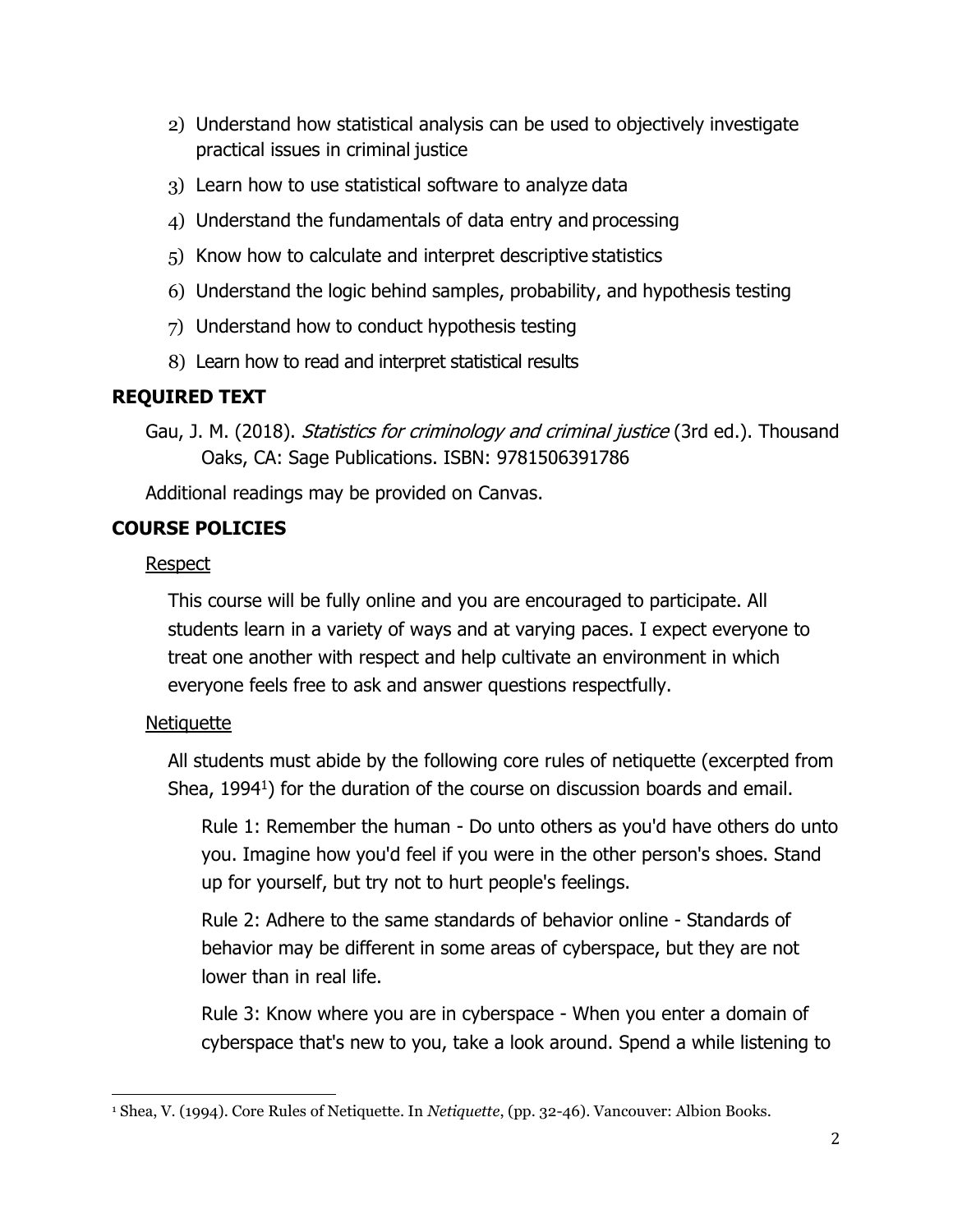the chat or reading the archives. Get a sense of how the people who are already there act. Then go ahead and participate.

Rule 4: Respect other people's time and bandwidth - …don't expect instant responses to all your questions, and don't assume that all readers will agree with -- or care about -- your passionate arguments.

Rule 5: Make yourself look good online - As in the world at large, most people who communicate online just want to be liked. Networks - particularly discussion groups -- let you reach out to people you'd otherwise never meet. And none of them can see you. You won't be judged by the color of your skin, eyes, or hair, your weight, your age, or your clothing.

Rule 6: Share expert knowledge - Don't be afraid to share what you know.

Rule 7: Help keep flame wars under control - …Netiquette does forbid the perpetuation of flame wars -- series of angry letters, most of them from two or three people directed toward each other, that can dominate the tone and destroy the camaraderie of a discussion group. It's unfair to the other members of the group.

Rule 8: Respect other people's privacy

Rule 9: Don't abuse your power - Some people in cyberspace have more power than others…Knowing more than others, or having more power than they do, does not give you the right to take advantage of them.

Rule 10: Be forgiving of other people's mistakes - … when someone makes a mistake -- whether it's a spelling error or a spelling flame, a stupid question or an unnecessarily long answer -- be kind about it. If it's a minor error, you may not need to say anything. Even if you feel strongly about it, think twice before reacting. Having good manners yourself doesn't give you license to correct everyone else. If you do decide to inform someone of a mistake, point it out politely, and preferably by private email rather than in public. Give people the benefit of the doubt; assume they just don't know any better. And never be arrogant or self-righteous about it. Just as it's a law of nature that spelling flames always contain spelling errors, notes pointing out Netiquette violations are often examples of poor Netiquette.

### Academic Integrity

Texas A&M University-Central Texas values the integrity of the academic enterprise and strives for the highest standards of academic conduct. A&M-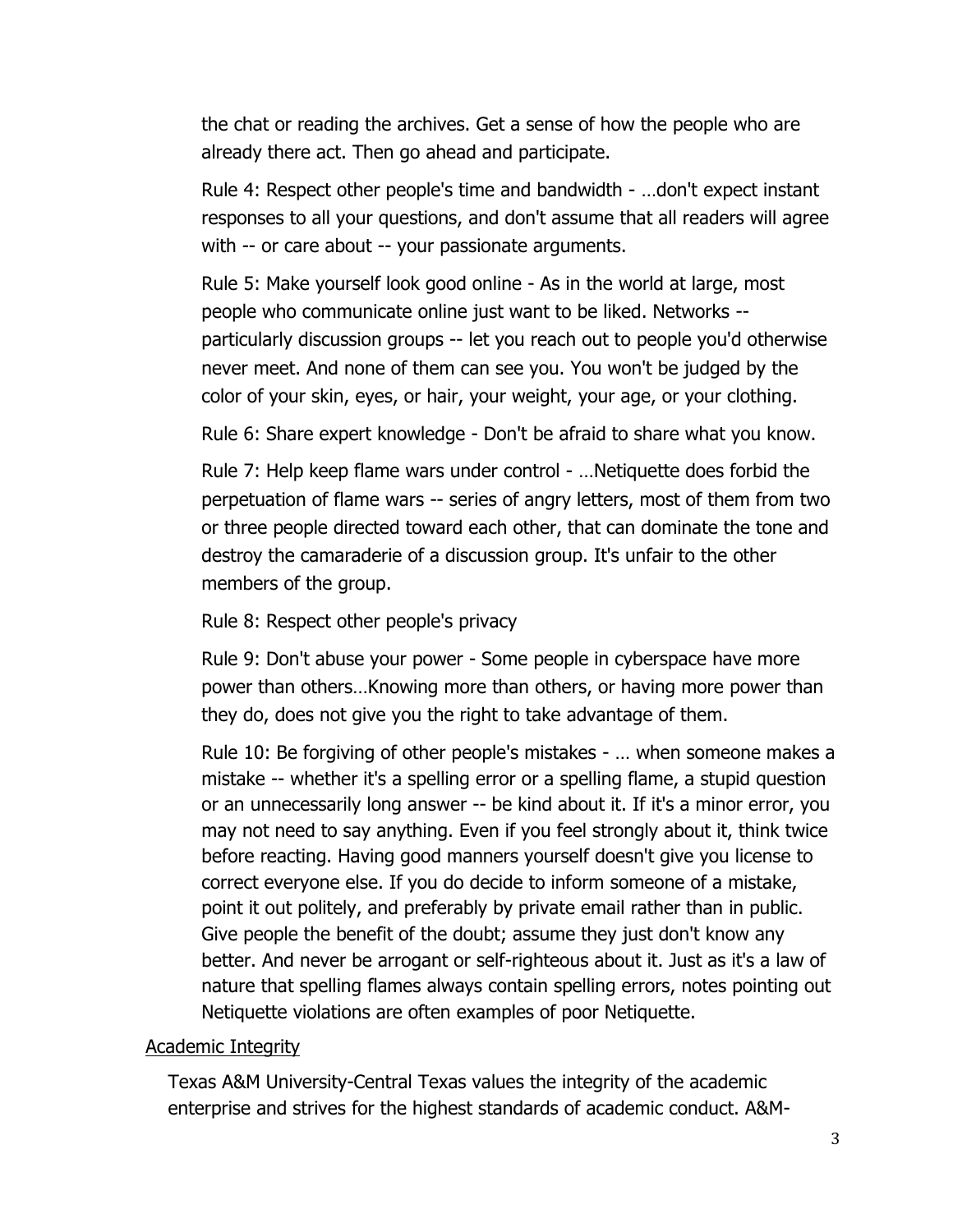Central Texas expects its students, faculty, and staff to support the adherence to high standards of personal and scholarly conduct to preserve the honor and integrity of the creative community. Any deviation by students from this expectation may result in a failing grade for the assignment and potentially a failing grade for the course. All academic misconduct concerns will be referred to the Office of Student Conduct. When in doubt on collaboration, citation, or any issue, please contact your instructor before taking a course of action.

For more [information](https://nam04.safelinks.protection.outlook.com/?url=https%3A%2F%2Fwww.tamuct.edu%2Fstudent-affairs%2Fstudent-conduct.html&data=04%7C01%7Clisa.bunkowski%40tamuct.edu%7Ccfb6e486f24745f53e1a08d910055cb2%7C9eed4e3000f744849ff193ad8005acec%7C0%7C0%7C637558437485252160%7CUnknown%7CTWFpbGZsb3d8eyJWIjoiMC4wLjAwMDAiLCJQIjoiV2luMzIiLCJBTiI6Ik1haWwiLCJXVCI6Mn0%3D%7C1000&sdata=yjftDEVHvLX%2FhM%2FcFU0B99krV1RgEWR%2BJ%2BhvtoR6TYk%3D&reserved=0) regarding the Student Conduct process, [https://www.tamuct.edu/student-affairs/student-conduct.html].

If you know of potential honor violations by other students, you may [submit](https://nam04.safelinks.protection.outlook.com/?url=https%3A%2F%2Fcm.maxient.com%2Freportingform.php%3FTAMUCentralTexas%26layout_id%3D0&data=04%7C01%7Clisa.bunkowski%40tamuct.edu%7Ccfb6e486f24745f53e1a08d910055cb2%7C9eed4e3000f744849ff193ad8005acec%7C0%7C0%7C637558437485262157%7CUnknown%7CTWFpbGZsb3d8eyJWIjoiMC4wLjAwMDAiLCJQIjoiV2luMzIiLCJBTiI6Ik1haWwiLCJXVCI6Mn0%3D%7C1000&sdata=CXGkOa6uPDPX1IMZ87z3aZDq2n91xfHKu4MMS43Ejjk%3D&reserved=0) a [report,](https://nam04.safelinks.protection.outlook.com/?url=https%3A%2F%2Fcm.maxient.com%2Freportingform.php%3FTAMUCentralTexas%26layout_id%3D0&data=04%7C01%7Clisa.bunkowski%40tamuct.edu%7Ccfb6e486f24745f53e1a08d910055cb2%7C9eed4e3000f744849ff193ad8005acec%7C0%7C0%7C637558437485262157%7CUnknown%7CTWFpbGZsb3d8eyJWIjoiMC4wLjAwMDAiLCJQIjoiV2luMzIiLCJBTiI6Ik1haWwiLCJXVCI6Mn0%3D%7C1000&sdata=CXGkOa6uPDPX1IMZ87z3aZDq2n91xfHKu4MMS43Ejjk%3D&reserved=0)

[https://cm.maxient.com/reportingform.php?TAMUCentralTexas&layout\_id=0].

**Violations in academic integrity will result in score of zero on the assignment for which it is suspected. Any suspected violations of academic integrity will also be reported to TAMUCT's Office of Student Conduct:** https://www.tamuct.edu/student-affairs/student-conduct.html

# **TECHNOLOGY REQUIREMENT AND SUPPORT**

This course will use the A&M-Central Texas Instructure Canvas learning management system. **We strongly recommend the latest versions of Chrome or Firefox browsers. Canvas no longer supports any version of Internet Explorer.**

Logon to A&M-Central Texas Canvas [https://tamuct.instructure.com/] or access Canvas through the TAMUCT Online link in myCT [https://tamuct.onecampus.com/]. You will log in through our Microsoft portal.

Username: Your MyCT email address.

Password: Your MyCT password

# Canvas Support

Use the Canvas Help link, located at the bottom of the left-hand menu, for issues with Canvas. You can select "Chat with Canvas Support," submit a support request through "Report a Problem," or call the Canvas support line: 1-844-757- 0953.

For issues related to course content and requirements, contact your instructor.

## Online Proctored Testing

A&M-Central Texas uses Proctorio for online identity verification and proctored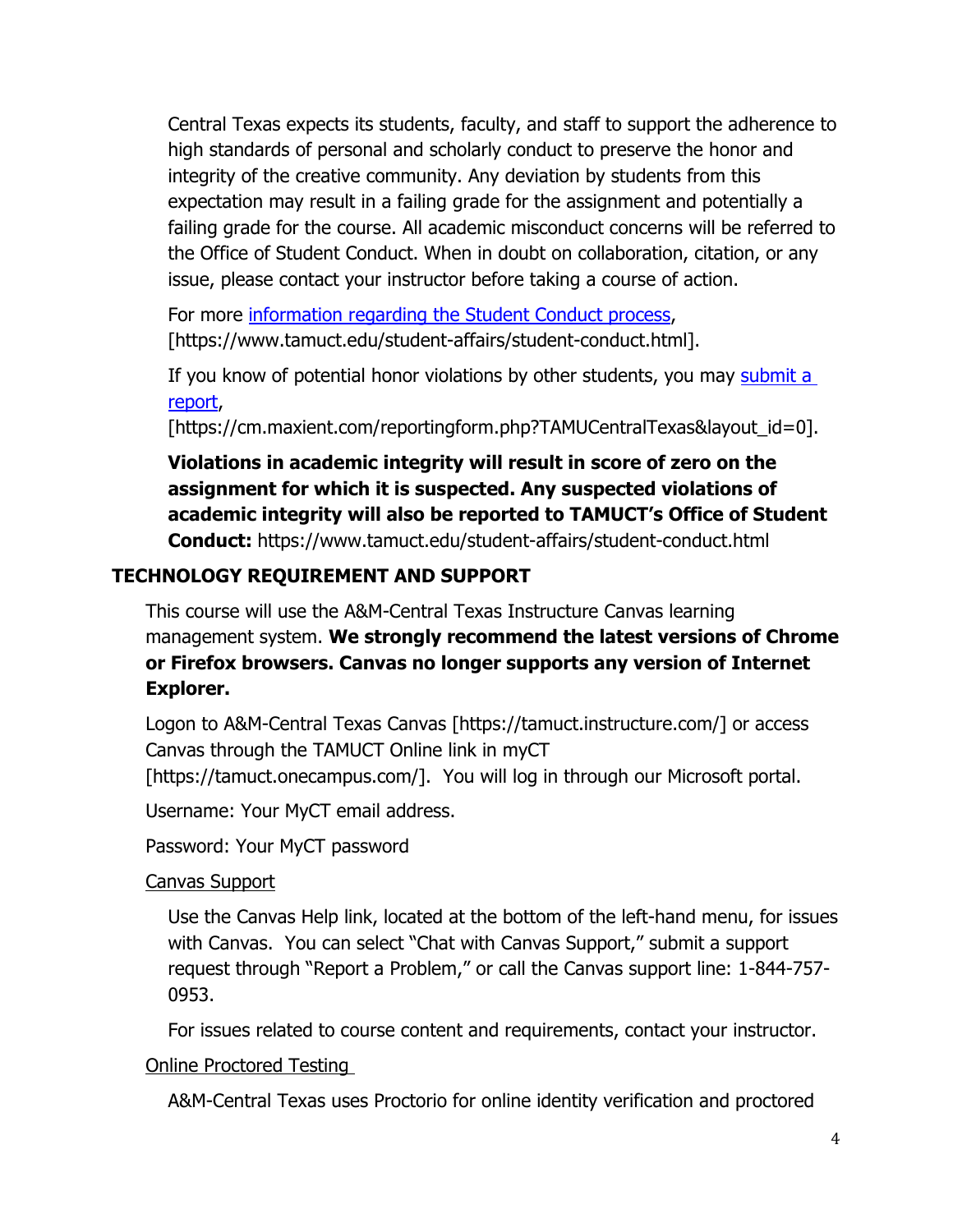testing. This service is provided at no direct cost to students. If the course requires identity verification or proctored testing, the technology requirements are: Any computer meeting the minimum computing requirements, plus web camera, speaker, and microphone (or headset). Proctorio also requires the Chrome web browser with their custom plug in.

### **Other Technology Support**

For log-in problems, students should contact Help Desk Central

24 hours a day, 7 days a week

Email: [helpdesk@tamu.edu](mailto:helpdesk@tamu.edu) Phone: (254) 519-5466 [Web Chat:](http://hdc.tamu.edu/) [http://hdc.tamu.edu]

Please let the support technician know you are an A&M-Central Texas student..

# **COURSE COMMUNICATION**

Course announcements will be posted to the Announcements page on Canvas.

I will send correspondence to your Canvas Inbox. Make sure you have access to and regularly check it. I recommend you adjust your Canvas Settings so you receive a notification when I post an announcement, you receive a course message, etc.

Do not send Canvas messages/emails about things stated in the syllabus/guidelines or where things are located on Canvas *unless* you are requesting clarification or additional information.

# **STUDENT-PROFESSOR INTERACTION**

Students may speak with me via Canvas Inbox or by appointment. I will answer (most) messages within 24 hours, Monday through Friday. Students who would like to speak to me via WebEx must make an appointment. For appointments the student and I must confirm the date and time via Canvas Inbox.

## **PARTICIPATION POLICIES**

Participation will not count towards your grade. However, it is in your best interest to regularly check Canvas and complete all the assignments. If you do not your grade is likely to suffer. Participation will aid in understanding in the material, which can ultimately improve your grade. If you have a question, I strongly suggest you send me a course message via Canvas or make an appointment.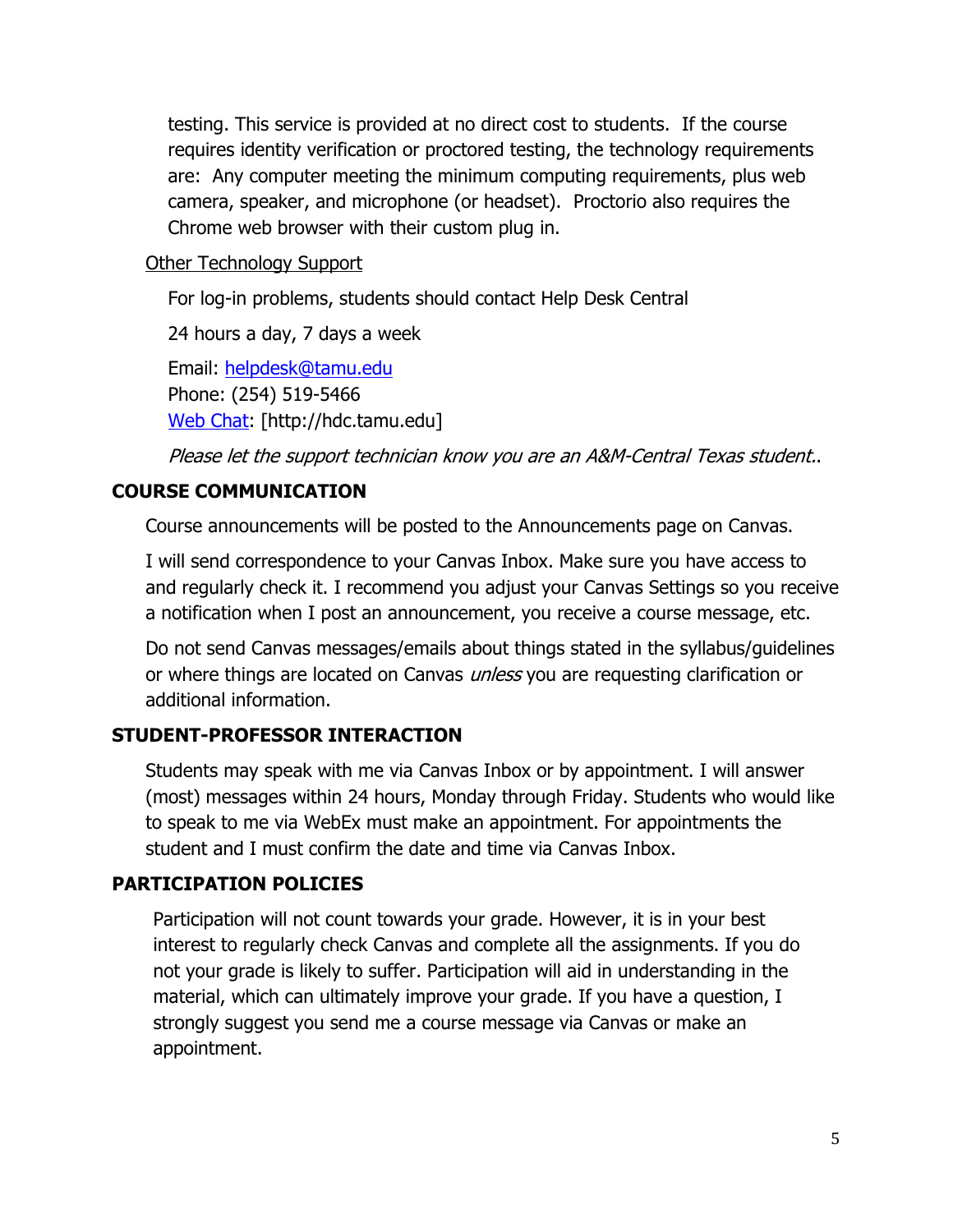### **ASSIGNMENTS AND EXAMS**

#### Grading Policies

**Excluding the exams**, the assignments in this course have flexible deadlines (see the course schedule). As such, there are no late penalties. You are not required to meet these flexible deadlines, though it is in your best interest to do so. **However, all assignments must be submitted via the appropriate Canvas link by the end of the semester: August 12 at 11:59p.**

#### Reading Assignments

The reading assignments are taken from the required textbook. It is important to have the textbook when class begins so you can keep up with the assigned readings. I recommend you purchase the book as soon as possible so you are adequately prepared for class. Reading assignments should be completed by the date listed on the Class Schedule. I also suggest you review the chapters after class.

#### Homework

The homework assignments will be online through Canvas. Homework assignments are designed to help students apply the concepts they learn in the reading and in class. You may work in groups to complete these assignments, but each student must submit their own assignment to receive credit. I will post the homework each Monday at 12:00a, and I recommend you submit them by Sunday at 11:59p. However, if you need more time, I will allow you to submit it later without a late penalty. It is in your best interest to submit it by the Sunday due date, as this will allow more time for me to grade it and provide you feedback you can use to study. **The latest I will accept the homework is August 12 at 11:59p.** I will not start posting grades for submissions until after their due date.

#### Exams

There will be two exams covering the course content. The Learning Objectives posted each week will aid students in studying for the exams. **The first exam will be available from the beginning of the semester through March 13 at 11:59p. The second exam will be available from March 14 at 12a through May 13 at 11:59p.** Exams do not have flexible deadlines. The format will be multiple-choice, fill in the blank, and short answer. You will have 2.5 hours to complete each exam.

If you have to miss an exam due to an employment or military obligation, you must provide me with official documentation showing the date(s) of the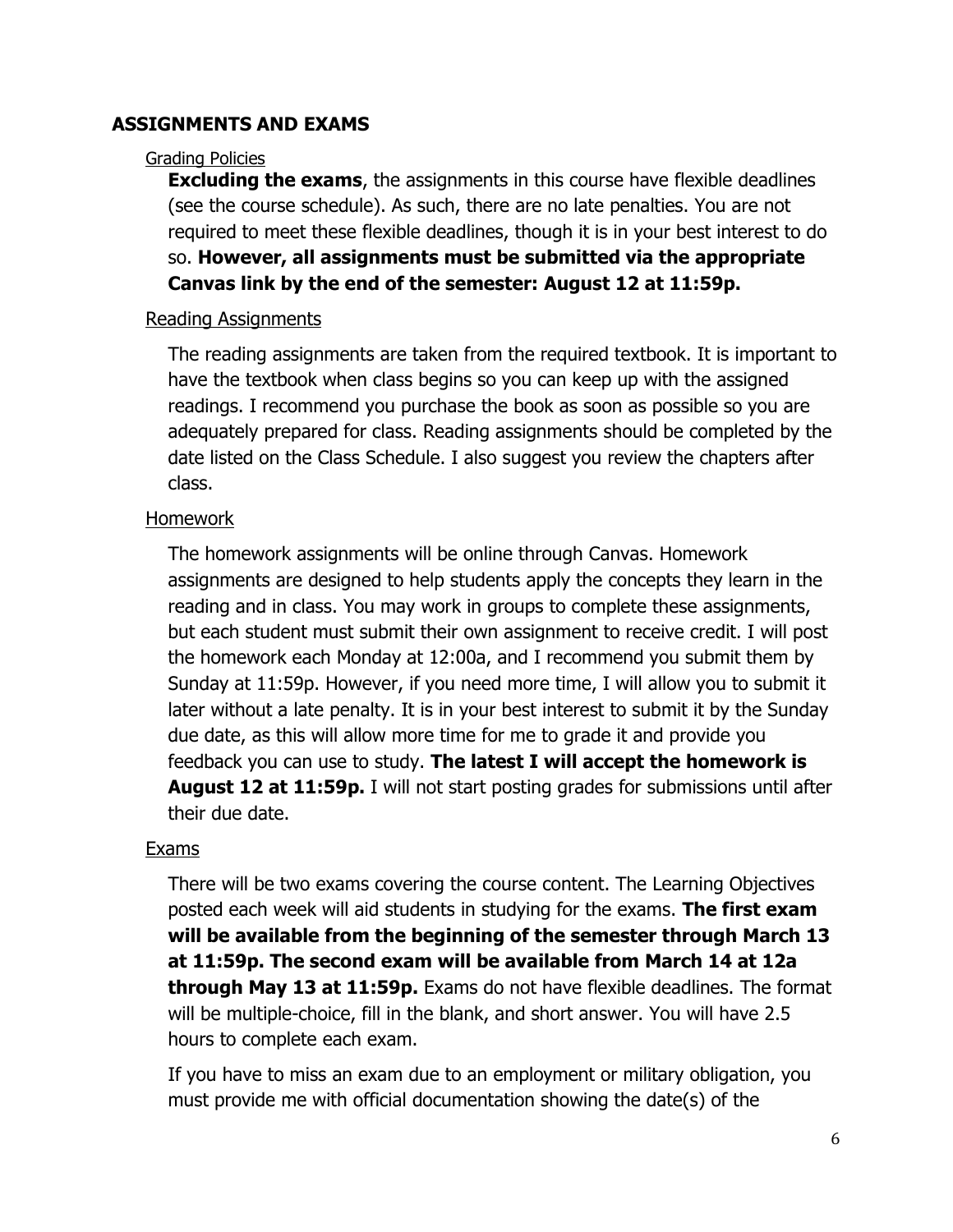scheduling conflict by the end of the previous week (Sunday at 11:59p). When you provide the documentation, make sure you clearly state that you want to make up the exam. I will not accept notification provided to me via another student. You will have one week from the exam period to make it up. If you do not make up the exam within one week from the exam period, you will receive a zero. **Exams must be taken early if the make-up will occur more than a week after the exam date.**

Advanced notice is not required for medical emergencies (e.g. Covid-19); however, you must contact me within one week from the exam period. You will also have one week from your approval date to complete the make-up exam. **Note: Exams are not group activities and may not be taken together. Students suspected of working together on the exams will receive a zero on the exam and be reported to the Office of Student Conduct for violating academic integrity.**

### **GRADING**

Grades will be posted on Canvas within approximately one week. Students will be notified if it will take longer to post the grades.

|                 | <b>Number of points</b>  | <b>Weight of</b><br><b>Category</b> |
|-----------------|--------------------------|-------------------------------------|
| <b>Homework</b> | $~\sim$ 435 points       | 40%                                 |
| Exam 1          | 100 points               | 25%                                 |
| Exam 2          | 100 points               | 35%                                 |
|                 | Total: $\sim$ 635 points |                                     |

Your final grade will be weighted.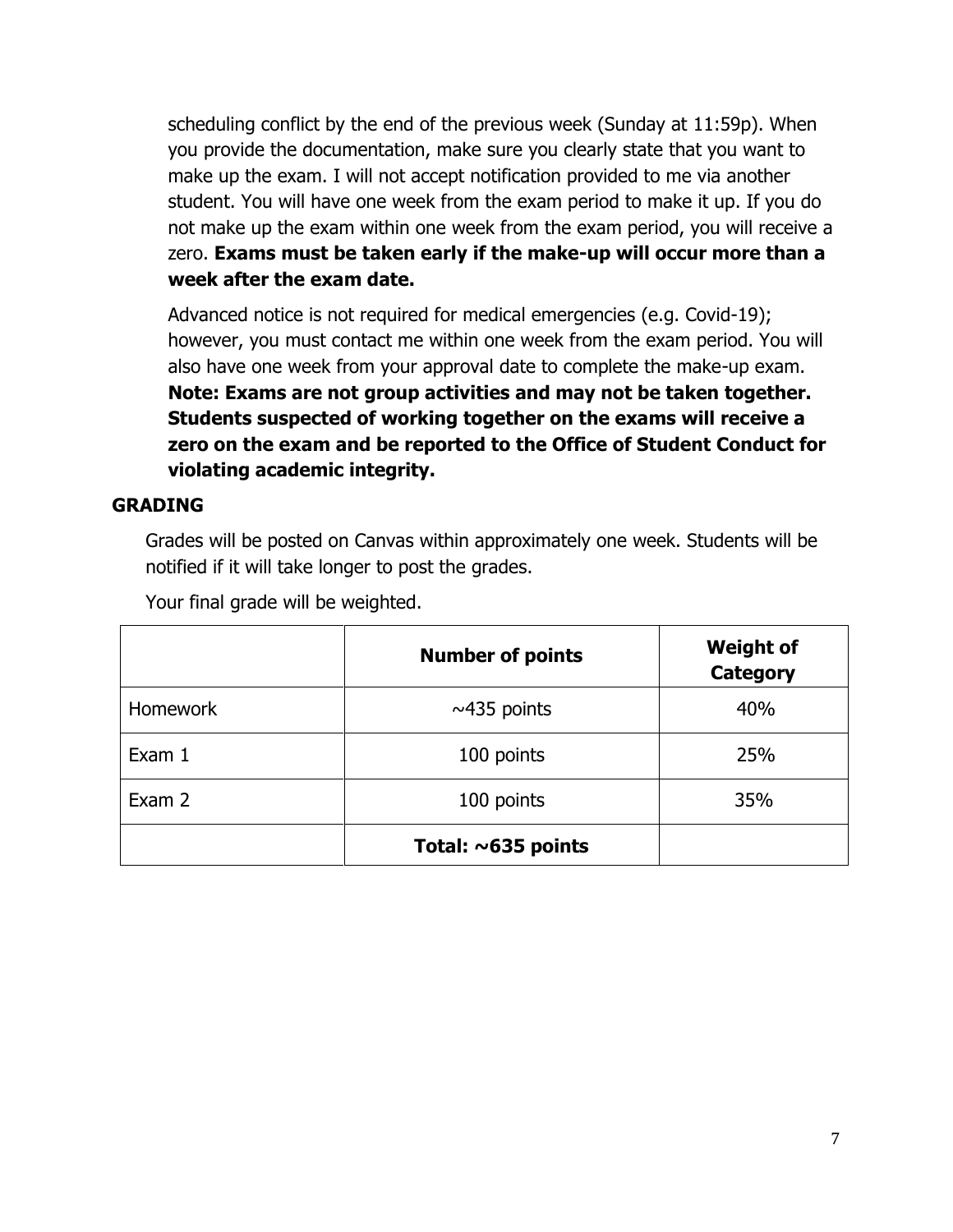## **COPYRIGHT NOTICE**

Students should assume that all course material is copyrighted by the respective author(s). Reproduction of course material is prohibited without consent by the author and/or course instructor. Violation of copyright is against the law and Texas A&M University-Central Texas' Code of Academic Honesty. All alleged violations will be reported to the Office of Student Conduct.

Copyright. (2022) by Liana R. Taylor at Texas A&M University-Central Texas, Department of Social Sciences; 1001 Leadership Place, Killeen, TX 76549; 254-519- 5436; Fax 254-519-5781; [liana.taylor@tamuct.edu.](mailto:liana.taylor@tamuct.edu)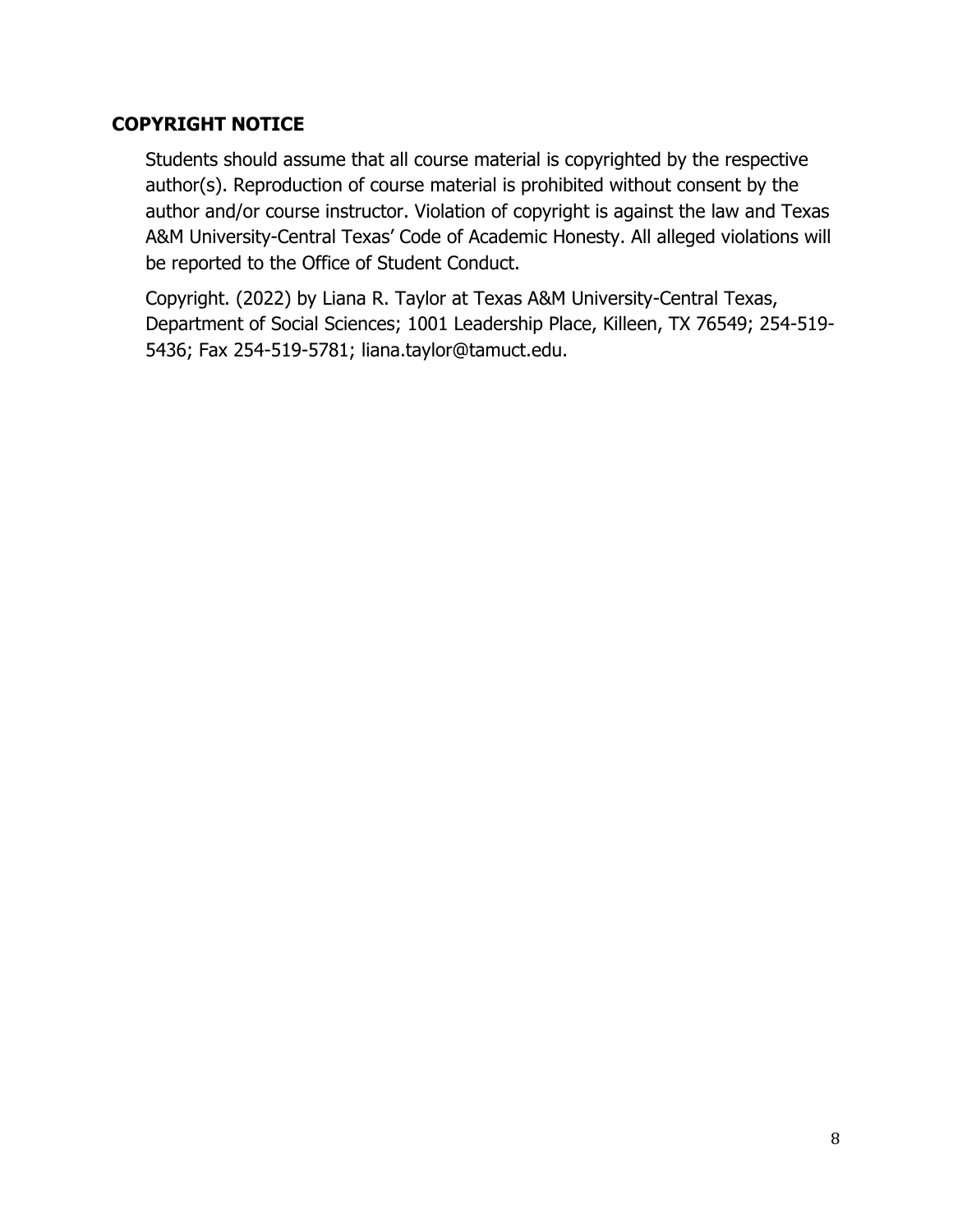# **COURSE SCHEDULE**

| <b>Week</b> | <b>Dates</b> | <b>Topic</b>                                                   | <b>Reading Due</b> |
|-------------|--------------|----------------------------------------------------------------|--------------------|
| Week 1      | 06/06-06/12  | <b>Introduction to Statistics</b><br>Organizing data           | Ch. 1-3            |
| Week 2      | 06/13-06/19  | <b>Measures of Central Tendency</b><br>Measures of Variability | Ch. 4-5            |
| Week 3      | 06/20-06/26  | The Normal Curve<br>Z scores                                   | Ch.6               |
| Week 4      | 06/27-07/03  | Samples & Populations                                          | Ch. 7              |
| Week 5      | 07/04-07/10  | Exam 1 (Intro - Samples & Populations)                         |                    |
| Week 6      | 07/11-07/17  | <b>Estimation Procedures</b><br><b>Hypothesis Testing</b>      | Ch. 8-9            |
| Week 7      | 07/18-07/24  | T-Tests                                                        | Ch. 11             |
| Week 8      | 07/25-07/31  | <b>ANOVA</b>                                                   | Ch. 12             |
| Week 9      | 08/01-08/07  | <b>Review Week</b>                                             |                    |
| Week 10     | 08/08-08/12  | Exam 2 (Estimation Procedures - ANOVA)                         |                    |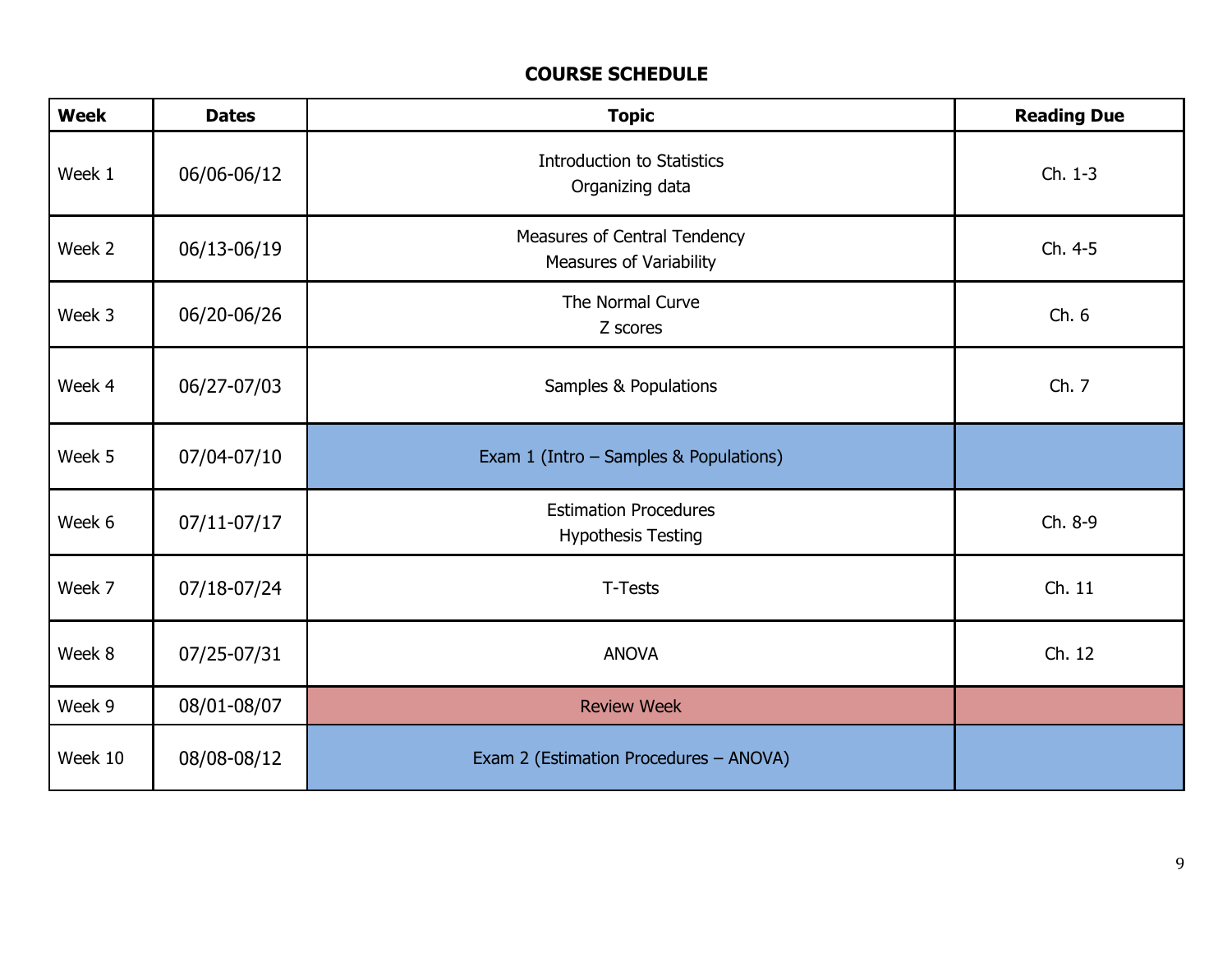# **EMERGENCY WARNING SYSTEM FOR TEXAS A&M UNIVERSITY-CENTRAL TEXAS**

# **SAFEZONE**

SafeZone provides a public safety application that gives you the ability to call for help with the push of a button. It also provides Texas A&M University-Central Texas the ability to communicate emergency information quickly via push notifications, email, and text messages. All students automatically receive email and text messages via their myCT accounts.

Downloading SafeZone allows access to push notifications and enables you to connect directly for help through the app.

You can download SafeZone from the app store and use your myCT credentials to log in. If you would like more information, you can visit the SafeZone website [www.safezoneapp.com].

To register SafeZone on your phone, please follow these 3 easy steps:

- 1. Download the SafeZone App from your phone store using the link below:
- o iPhone/iPad: [https://apps.apple.com/app/safezone/id533054756]
- o Android Phone / Tablet

[https://play.google.com/store/apps/details?id=com.criticalarc.safezoneapp]

- 2. Launch the app and enter your myCT email address (e.g. {name}@tamuct.edu)
- 3. Complete your profile and accept the terms of service

## **DROP POLICY**

If you discover that you need to drop this class, you must complete the Drop Request Dynamic Form through Warrior Web.

[https://federation.ngwebsolutions.com/sp/startSSO.ping?PartnerIdpId=https://eisprod.ec.tamuct.edu:443/samlsso&SpSessionAuthnAdapterId=tamuctDF&TargetReso urce=https%3a%2f%2fdynamicforms.ngwebsolutions.com%2fSubmit%2fStart%2f 53b8369e-0502-4f36-be43-f02a4202f612].

Faculty cannot drop students; this is always the responsibility of the student. The Registrar's Office will provide a deadline on the Academic Calendar for which the form must be completed. Once you submit the completed form to the Registrar's Office, you must go into Warrior Web and confirm that you are no longer enrolled. If you still show as enrolled, FOLLOW-UP with the Registrar's Office immediately. You are to attend class until the procedure is complete to avoid penalty for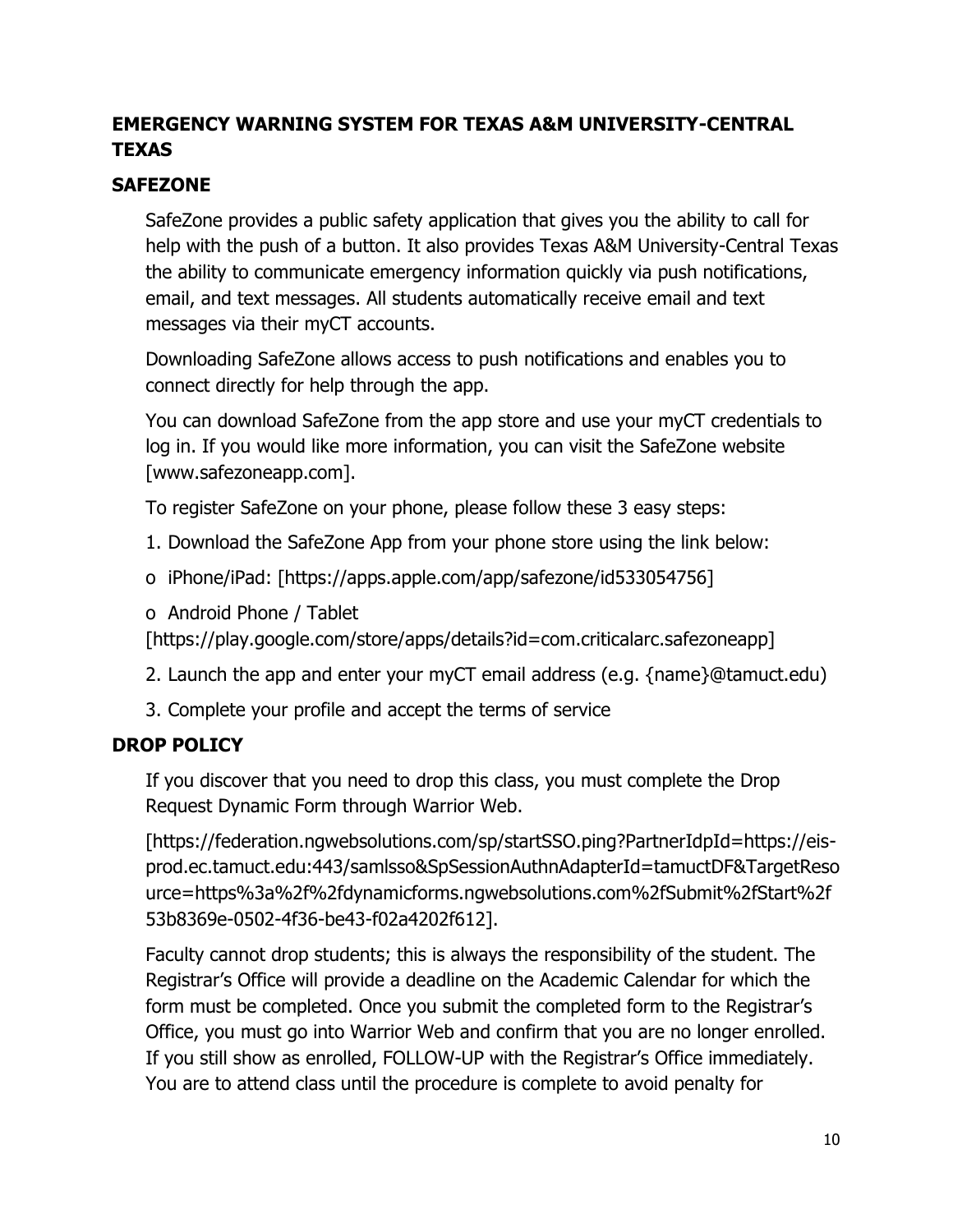absence. Should you miss the drop deadline or fail to follow the procedure, you will receive an F in the course, which may affect your financial aid and/or VA educational benefits.

# **TUTORING**

Tutoring is available to all A&M-Central Texas students, both virtually and inperson. Student success coaching is available online upon request.

If you have a question, are interested in becoming a tutor, or in need of success coaching contact the Warrior Center for Student Success, Equity and Inclusion at (254) 501-5836, visit the Warrior Center at 212 Warrior Hall, or by emailing WarriorCenter@tamuct.edu.

To schedule tutoring sessions and view tutor availability, please visit Tutor Matching Services [https://tutormatchingservice.com/TAMUCT] or visit the Tutoring Center in 111 Warrior Hall.

Chat live with a remote tutor 24/7 for almost any subject from on your computer! Tutor.com is an online tutoring platform that enables A&M-Central Texas students to log in and receive online tutoring support at no additional cost. This tool provides tutoring in over 40 subject areas except writing support. Access Tutor.com through Canvas.

## **THE UNIVERSITY WRITING CENTER**

Located in Warrior Hall 416, the University Writing Center (UWC) at Texas A&M University–Central Texas (A&M–Central Texas) is a free service open to all A&M– Central Texas students. For the Summer 2022 semester, the hours of operation are from 10:00 a.m.-4:00 p.m. Monday thru Thursday in Warrior Hall 416 (with online tutoring available every hour as well) with satellite hours available online only Monday thru Thursday from 6:00-9:00 p.m. and most Saturdays from 12:00-3:00 p.m.

Tutors are prepared to help writers of all levels and abilities at any stage of the writing process. While tutors will not write, edit, or grade papers, they will assist students in developing more effective composing practices. By providing a practice audience for students' ideas and writing, our tutors highlight the ways in which they read and interpret students' texts, offering guidance and support throughout the various stages of the writing process. In addition, students may work independently in the UWC by checking out a laptop that runs the Microsoft Office suite and connects to WIFI, or by consulting our resources on writing, including all of the relevant style guides. Whether you need help brainstorming ideas, organizing an essay, proofreading, understanding proper citation practices, or just want a quiet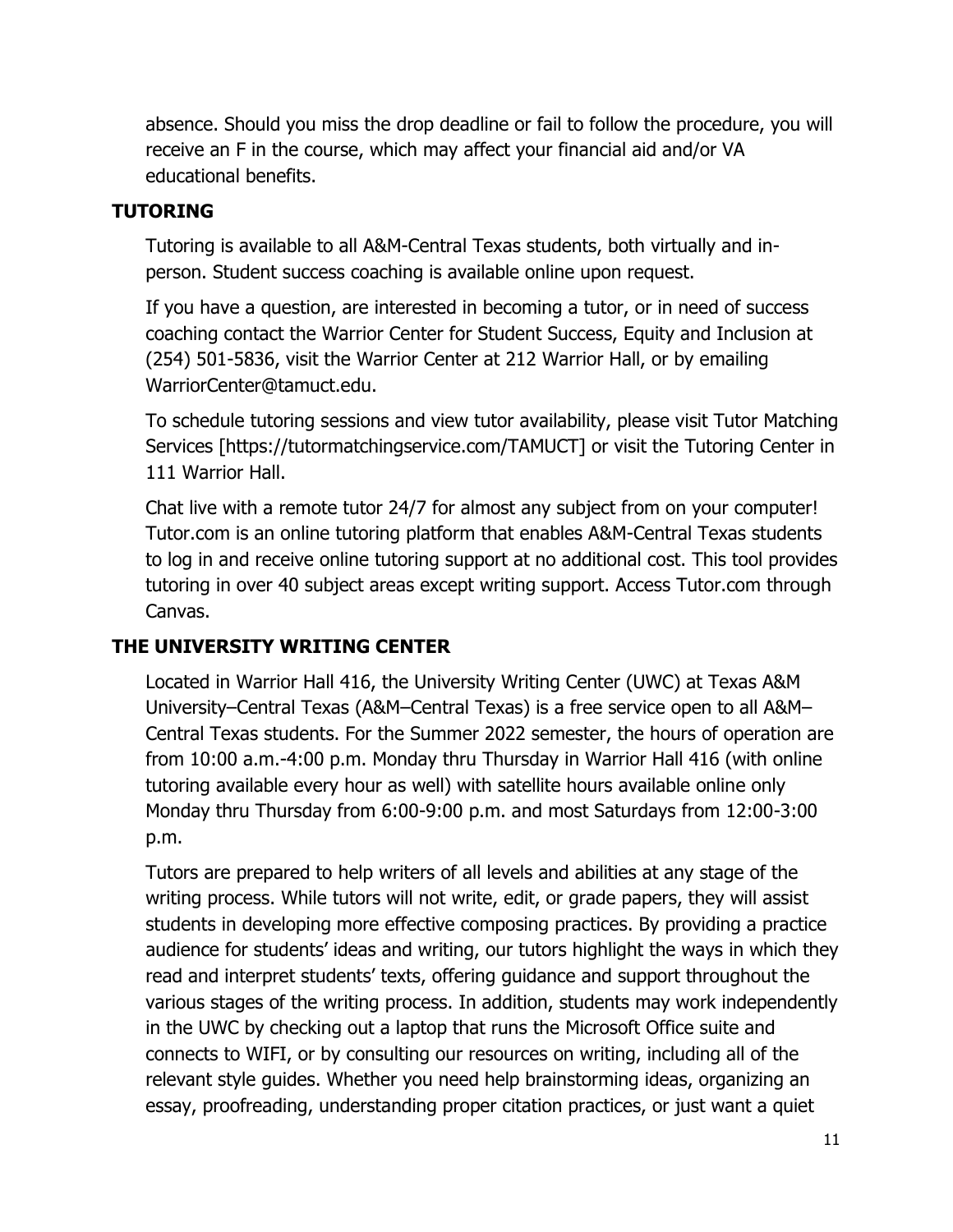place to work, the UWC is here to help!

Students may arrange a one-to-one session with a trained and experienced writing tutor by making an appointment via [WCOnline](https://tamuct.mywconline.com/) at

[https://tamuct.mywconline.com/]. In addition, you can email Dr. Bruce Bowles Jr. at bruce.bowles@tamuct.edu if you have any questions about the UWC, need any assistance with scheduling, or would like to schedule a recurring appointment with your favorite tutor.

# **UNIVERSITY LIBRARY**

The University Library provides many services in support of research across campus and at a distance. We offer over 200 electronic databases containing approximately 400,000 eBooks and 82,000 journals, in addition to the 96,000 items in our print collection, which can be mailed to students who live more than 50 miles from campus. Research guides for each subject taught at A&M-Central Texas are available through our website to help students navigate these resources. On campus, the library offers technology including cameras, laptops, microphones, webcams, and digital sound recorders.

Research assistance from a librarian is also available 24 hours a day through our online chat service, and at the reference desk when the library is open. Research sessions can be scheduled for more comprehensive assistance, and may take place virtually through WebEx, Microsoft Teams or in-person at the library. [Schedule an](https://tamuct.libcal.com/appointments/?g=6956)  [appointment here](https://tamuct.libcal.com/appointments/?g=6956) [https://tamuct.libcal.com/appointments/?g=6956]. Assistance may cover many topics, including how to find articles in peer-reviewed journals, how to cite resources, and how to piece together research for written assignments.

Our 27,000-square-foot facility on the A&M-Central Texas main campus includes student lounges, private study rooms, group work spaces, computer labs, family areas suitable for all ages, and many other features. Services such as interlibrary loan, TexShare, binding, and laminating are available. The library frequently offers workshops, tours, readings, and other events. For more information, please visit our Library website

[http://tamuct.libguides.com/index].

## **IMPORTANT INFORMATION FOR PREGNANT AND/OR PARENTING STUDENTS**

Texas A&M University-Central Texas supports students who are pregnant and/or parenting. In accordance with requirements of Title IX and related guidance from US Department of Education's Office of Civil Rights, the Dean of Student Affairs' Office can assist students who are pregnant and/or parenting in seeking accommodations related to pregnancy and/or parenting. Students should seek out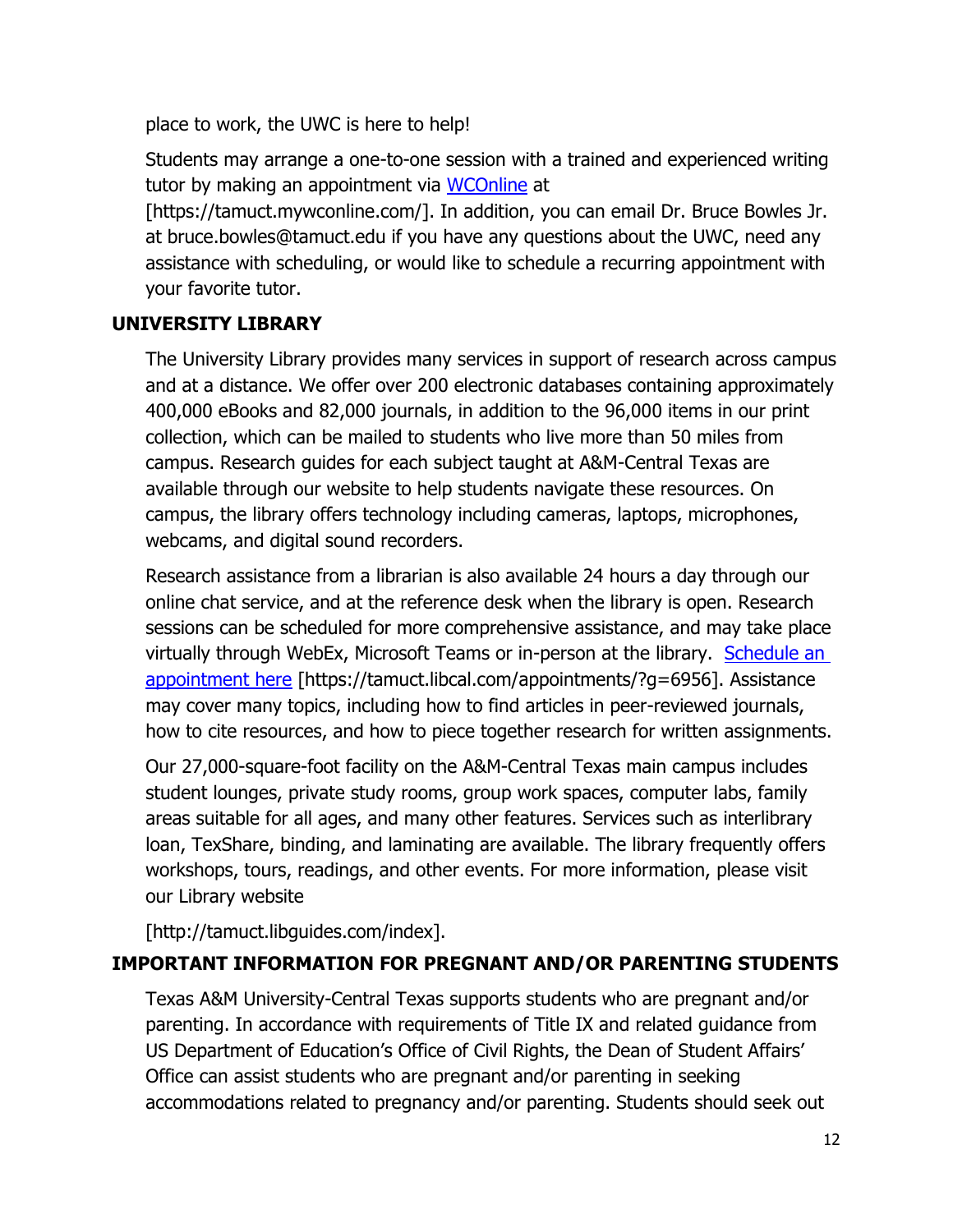assistance as early in the pregnancy as possible. For more information, please visit Student Affairs [https://www.tamuct.edu/student-affairs/pregnant-and-parentingstudents.html]. Students may also contact the institution's Title IX Coordinator. If you would like to read more about these requirements and guidelines online, please visit the website [http://www2.ed.gov/about/offices/list/ocr/docs/pregnancy.pdf].

Title IX of the Education Amendments Act of 1972 prohibits discrimination on the basis of sex and gender–including pregnancy, parenting, and all related conditions. A&M-Central Texas is able to provide flexible and individualized reasonable accommodation to pregnant and parenting students. All pregnant and parenting students should contact the Associate Dean in the Division of Student Affairs at (254) 501-5909 to seek out assistance. Students may also contact the University's Title IX Coordinator.

## **A NOTE ABOUT SEXUAL VIOLENCE AT A&M-CENTRAL TEXAS**

Sexual violence is a serious safety, social justice, and public health issue. The university offers support for anyone struggling with these issues. University faculty are mandated reporters, so if someone discloses that they were sexually assaulted (or a victim of Domestic/Dating Violence or Stalking) while a student at TAMUCT, faculty members are required to inform the Title IX Office. If you want to discuss any of these issues confidentially, you can do so through Student Wellness and Counseling (254-501-5955) located on the second floor of Warrior Hall (207L).

Sexual violence can occur on our campus because predators often feel emboldened, and victims often feel silenced or shamed. It is incumbent on ALL of us to find ways to actively create environments that tell predators we don't agree with their behaviors and tell survivors we will support them. Your actions matter. Don't be a bystander; be an agent of change. For additional information on campus policy and resources visit the Title IX webpage

[https://www.tamuct.edu/compliance/titleix.html].

## **BEHAVIORAL INTERVENTION**

Texas A&M University-Central Texas cares about the safety, health, and well-being of its students, faculty, staff, and community. If you are aware of individuals for whom you have a concern, please make a referral to the Behavioral Intervention Team. Referring your concern shows you care. You can complete the referral online [https://cm.maxient.com/reportingform.php?TAMUCentralTexas&layout\_id=2].

Anonymous referrals are accepted. Please see the Behavioral Intervention Team website for more information [https://www.tamuct.edu/bit]. If a person's behavior poses an imminent threat to you or another, contact 911 or A&M-Central Texas